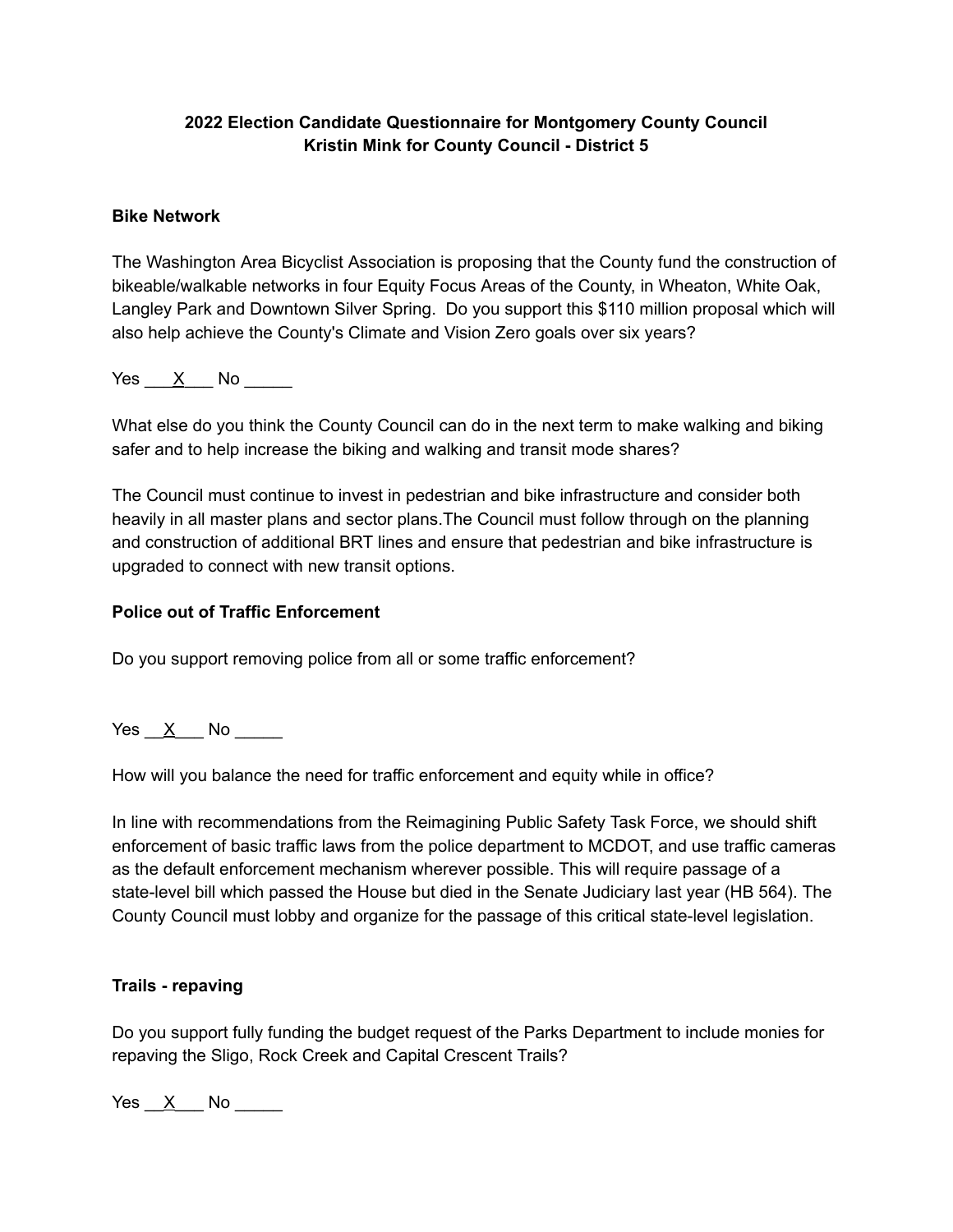## **Tunnel**

 Do you support funding the \$55m project for this important regional trail connection through downtown Bethesda?

Yes  $\underline{X}$  No

 Do you support funding that will complete construction of the project within the current FY 23-28 CIP period or sooner/later?

Yes  $\underline{X}$  No

#### **270 widening**

 Do you support or oppose the proposal to widen parts of I-495 and I-270 to add four express toll lanes?

Yes  $\hbox{\sf No} \quad \underline{\mathsf{X}}$ 

 Why or why not? And how would you show that support or opposition. Do you support other new highways or road expansions?

 I strongly oppose widening 495 and 270, and I oppose any significant new road or highway expansions. The only investments we should be making into roads are for routine maintenance and improving pedestrian safety. I will show my opposition to the 495 and 270 project by working with the existing grassroots coalitions and elected officials to pressure the next governor to halt and eventually kill these projects.

#### **Vision Zero**

 Vision Zero - is it working and if not, what needs to be done by the County to achieve the goal of zero deaths due to traffic crashes? What would you do to work with the State Highway Administration to achieve true Vision Zero?

 Vision Zero has succeeded in bringing desperately needed attention to the critical issue of pedestrian safety in Montgomery County, but it has not succeeded in making sufficient progress towards the ultimate goal. We need faster action at the county and state level to upgrade pedestrian infrastructure, including barriers, improved sidewalks, pedestrian signals, and more, in addition to lowering speed limits in areas with significant pedestrian activity. I will focus my